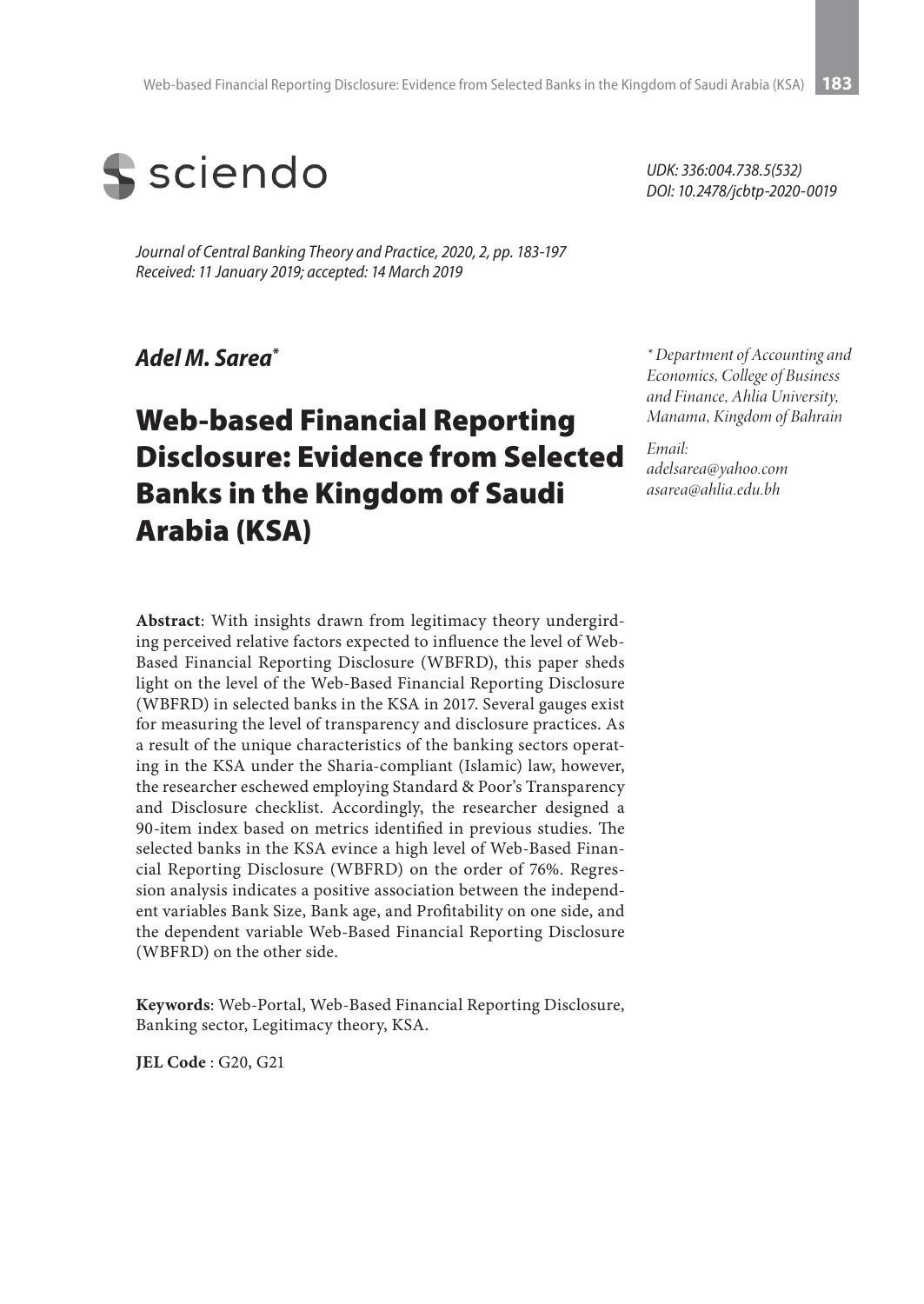# **1. Introduction**

Saudi Arabia is the largest emerging market in the region as well as the largest in the Arab world (Al-Maghzom). The Saudi government has initiated several economics reforms in line with Saudi Vision 2030. The Saudi Arabian Monetary Agency (SAMA), is to regulate and develop Saudi market including banking sector by providing appropriate rules and regulations that contribute to enhancing transparency and disclosure practice (Al-Maghzom). According to CNN business on March 18, 2019, "*Saudi Arabia has officially been elevated to an emerging market, a milestone that should steer billions of dollars into the country's stock market as the kingdom seeks to diversify away from oil*". (CNN business, March 18, 2019).

The need of this study emerges from the need of the level of Web-Based Financial Reporting Disclosure for the banking sector in the KSA. Therefore, financial information is fully needed to be disclosed on the website of the bank and other channels. The expected findings are therefore expected to fill the gap in the finance and banking literature review and to contribute towards a fully Web-Based Financial Reporting Disclosure for the banking sector in the KSA.

In KSA, Al-Motrafi (2008) noted that the use of electronic financial disclosure in Saudi Arabia may involve rising the concerns of the accounting information disclosing, and this may lead users (such as auditors and regulators) to contribute in financial disclosure to extract regulations and moderate the use of electronic financial disclosure (EFD) to fulfill statutory requirements.

Al-Motrafi examined the extent of using of (WBFRD) by Saudi public companies (113 companies). The researcher tested the influence of eight specific characteristics on disclosing financial disclosure attitudes. The study has found out that 95(84%) of the company's own websites while only 51 companies (45%) are adopting e- financial reporting disclosure.

This study is testing the level of Web-Based Financial Reporting Disclosure in selected banks in the KSA during 2017.

The following sections review previous studies, research methodology, study models, results and discussions and end with conclusions and recommendations for future research.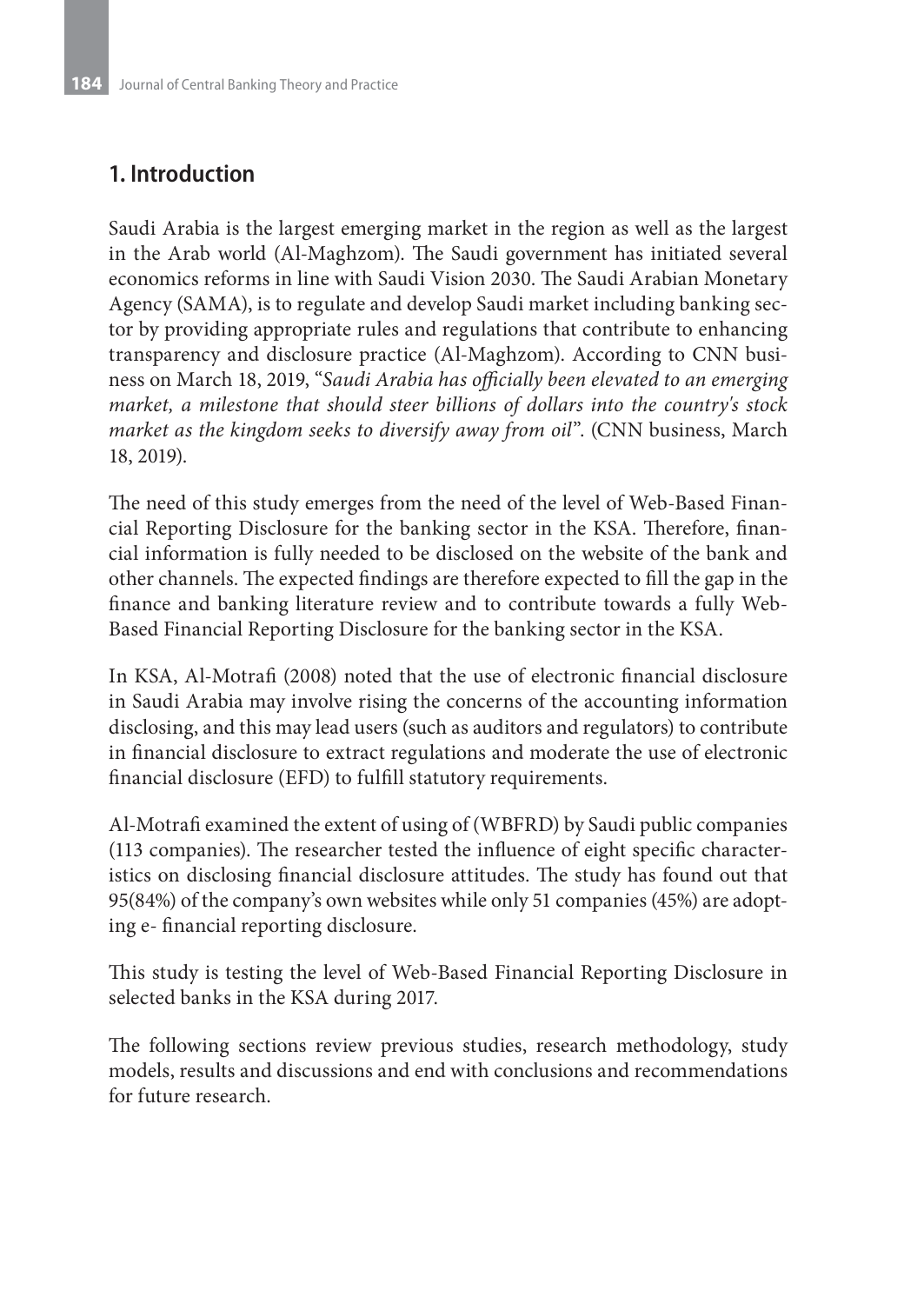# **2. Review of Literature**

Ethics in accounting practice could be presented to serve professional accountants in the process of ensuring the comparative quality of financial reporting and disclosure (Todorović, 2018). The financial regulation of the banking sector in any country is primarily designed to protect depositors' funds, strengthen the banks, promote financial stability as well as influencing the performance of the financial sector and the overall improvement of the economy (Igbinosa et al, 2017).

## **Why WBFRD?**

Several studies conducted in different countries discuss some issues related the Web-Based Financial Reporting Disclosure (WBFRD). For instance, the adoption of (WBFRD) could help the banking sector to disclose more information to satisfy shareholders as well as all concerned parties.

In the UAE, a study conducted by Oyelere and Mohamed (2007) in the UAE stock market, study showed that of142 firms, 59% (84 companies) had accessible websites, and of these 84 companies only 31(36.9%) provided financial information on their home page. In a related study, Momany and Pillai (2013) conducted an empirical study in the United Arab Emirates to investigate the extent of volunteer (WBFRD) among (UAE) firms listed on the Abu Dhabi finance market (ADX). Some 65 companies were examined, and the researchers used UAE electronic search engines to collect data. The researchers tested eight (8) characteristics including "the effect of profit ratios, firm's volume, firm's age, the type of ownership and its concentration, debt ratios, corporate governance and asset ratios". The main results showed that 89% of the listed companies had special websites on the Internet whereas the other 11% did not have any websites. The study also found out that 60% of the firms on Abu Dhabi possessed web-sites provided financial information electronic while 40% of the firms did not provide corporate finance information online. In addition, the results showed that 91% of the companies provided comprehensive financial statements whereas 9% provided partial financial statements. In addition to that, the findings showed that profitability and corporate governance were the significant factors that affect the adoption of (WBFRD).

A similar study was conducted in the UAE by Miniaoui & Oyelere (2013) to investigate the determinants of disclosing corporate financial information online. The study stated that the "firm size, industry sector, the leverage, and profitabil-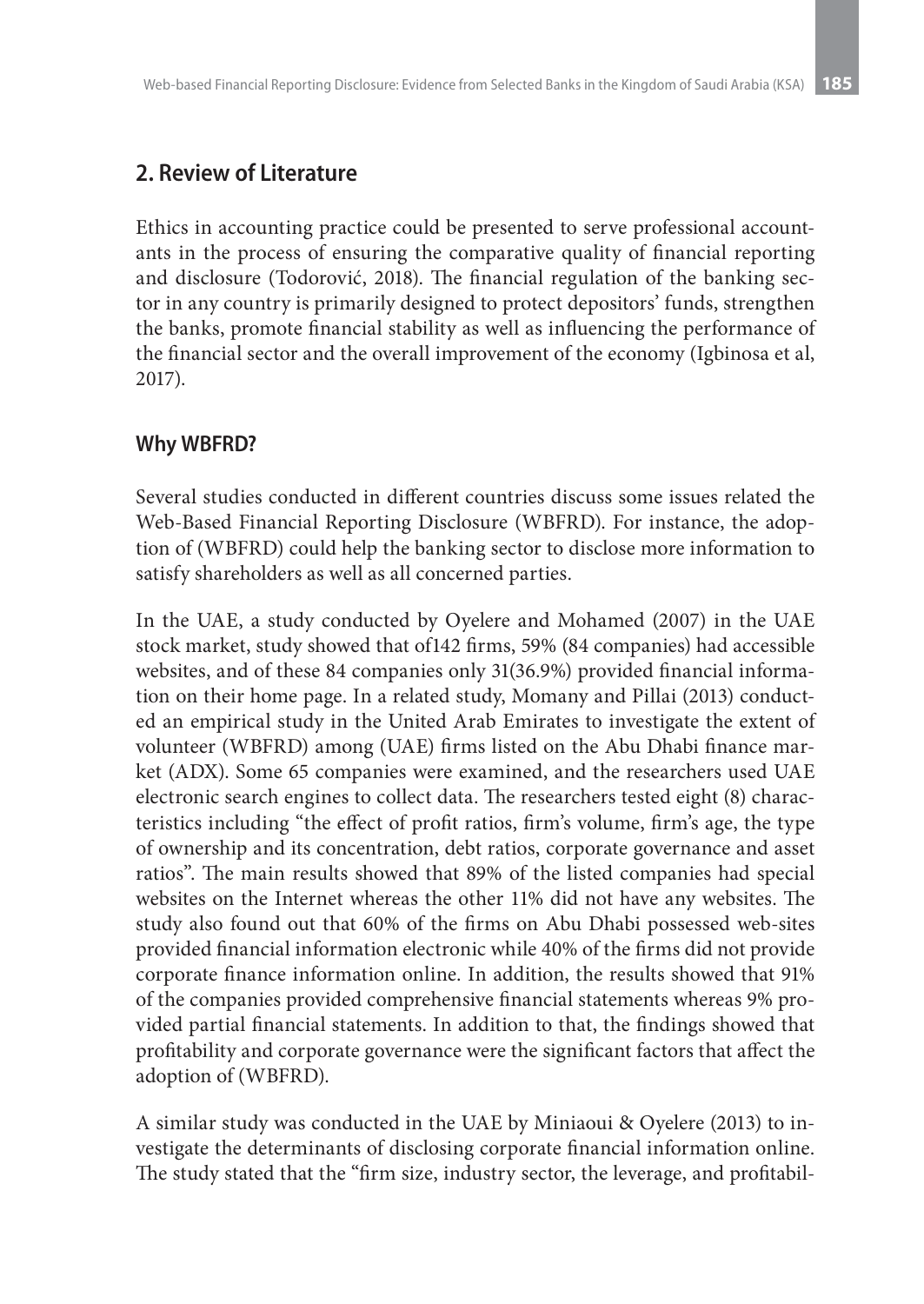ity" were the most important variables of volunteer (WBFRD). The study results showed, "larger companies with greater leverage are more likely to set up a website and use it for (WBFRD) than smaller less leveraged ones". The logistic regression analysis used to examine the significant factors of (WBFRD) by the firms. The study noted that the banking sectors, investment and finance sectors and insurance sector had the major portion (62%) of (WBFRD) companies. In relation to the banking sector in the KSA, Bamakhramah (1992) found that what influenced profitability of the Saudi banking sector during the period 1975-1988 was the ratio of demand deposits to total deposits, which reflects the extent of economies extracted by the Saudi banking sector from the large portion of free or low-cost loanable funds out of total deposits.

Sarea et al. (2018) Looking at the electronic financial disclosure in Islamic banking vs conventional banking in Gulf cooperation council (GCC), Sarea et al. statistically indicated the level of electronic financial disclosure was 73% and 78.6% by Islamic banks and conventional banks, respectively. Another study conducted by Al-Moghaiwli (2009) investigated the extent of internet disclosure practices of Qatar listed companies on the Doha Securities Market (DSM). The results indicated that 90.6% (39 companies) had websites and a total of 28 (71.8%) of these companies provided complete forms for financial disclosure via the internet. Ownership, firm size, and profit ratio structure are the main factors influencing (WBFRD) adoption. Another study conducted in Kuwait by Al-Anezi (2009) investigated a total number of 179 companies listed on the Kuwaiti joint-stock (KSX). The variables of company size, type of auditors, profitability, liquidity, and leverage were examined. The study reported that 56% of the listed companies disclosed financial information. In addition to that, Joshi & Al-Modhahki (2003) conducted a study in Bahrain and Kuwait to determine the extent of disclosing corporate financing information. A sample of 75 companies (Kuwait 42 and Bahrain 33) was selected. Six (6) characteristics were tested: company size, profitability, debt ratio, industry type, auditor size, and country effect. Joshi & Al-Modhahki analysed the collected data about these companies and deduced that 47.6% of the Kuwait companies and 48.5% of the Bahrain companies owned websites. They also concluded that the size and industry were the most significant variables that affect adopting (WBFRD).

# **3. Theory**

In banking sectors, there are many theories discussed different aspects of the financial position and performance, for instance, institutional theory, agency theory, signalling theory, stakeholder theory and Legitimacy theory. In this pa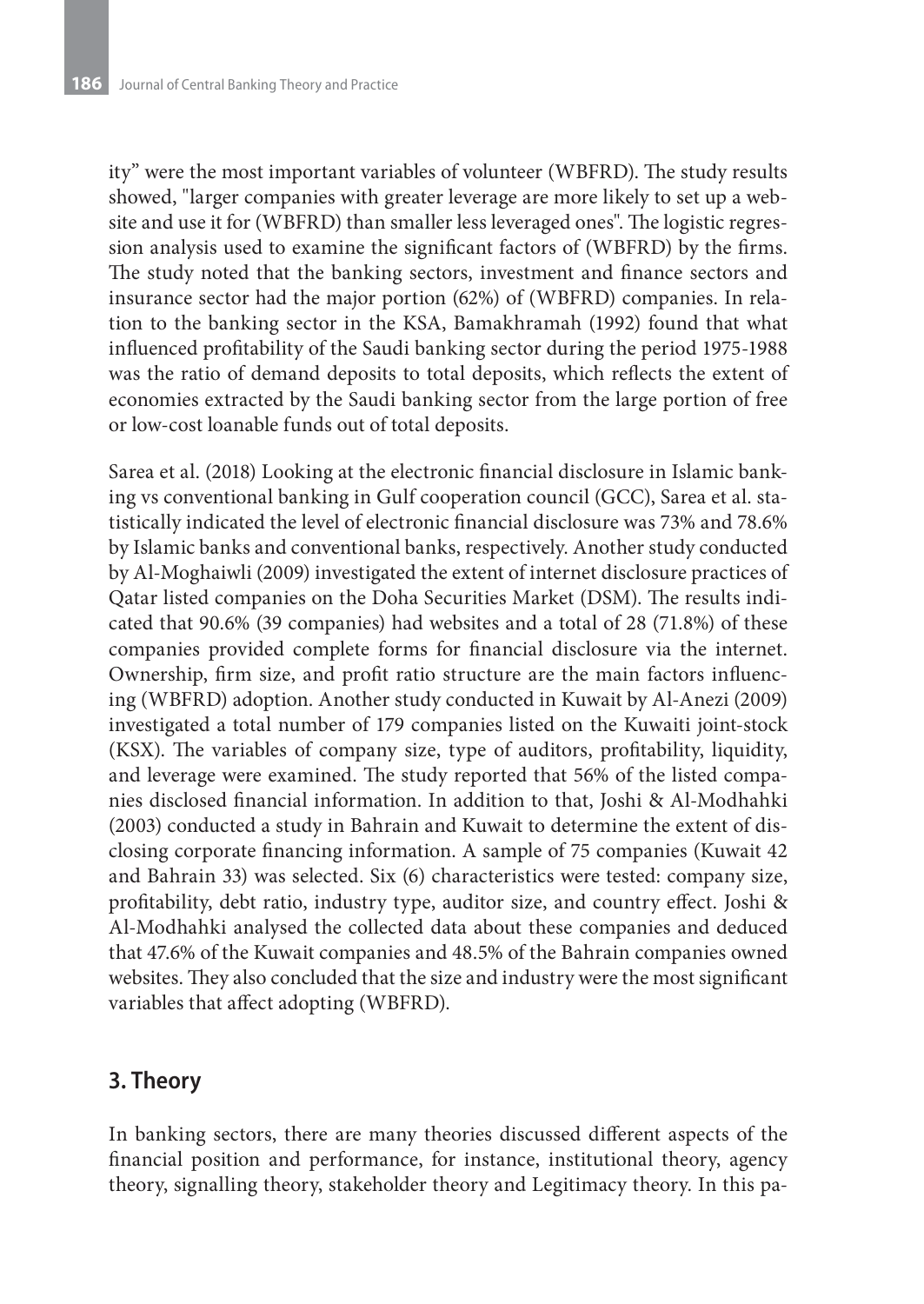per, the researcher includes the Legitimacy theory only as its one of the most common and cited theories in the field of accounting and disclosure issues (Al Jawder and Sarea, 2016). However, many researchers are not sure about what this theory offers to voluntary disclosures of listed firms in the market. The legitimacy theory is considered important because it represents the outside perceptions by the stakeholders and the society (Al Jawder and Sarea). According to Suchman (1995), the legitimacy theory is the generalized perception or assumption that the actions of an organization are a desirable system of norms, values and beliefs. However, any organizations either Legitimacy profit or non-profit organizations need legitimacy to operate locally, regionally, and internationally. The organizational legitimacy is a useful concept for organizations to explain corporate report behavior (Tsang, 2001). In a related study O'Donovan (2002) indicated that the lower the perceived legitimacy of the organization, the less likely it is to bother providing social and environmental disclosure. On the other hand, Ogden and Clarke (2005) claimed that organizations use annual reporting for legitimate purposes. Therefore, this leads to the assumption that the level of the disclosure through electronic disclosure, Web-based or any other means by the organization can gain their legitimacy and, therefore, highlights the importance of the WBFRD in such business environment. Such environment should consider sharia aspects in the Islamic banking sector. The Islamic banking system is defined according to Kamarudin et al. (2019) as a banking system which principles underlying its operations and activities are founded on Islamic and *Shiara* principles.

# **4. Research Methodology**

The following hypothesis has been formulated as follows:

- H1: There is a relationship between Bank size and the level of Web-Based Financial Reporting Disclosure.
- H2: There is a relationship between Bank Age and the level of Web-Based Financial Reporting Disclosure.
- H3: There is a relationship between Profitability and the level of Web-Based Financial Reporting Disclosure.

The data collected from selected banks in the KSA in 2017 by using checklist consist of 90 items. The researcher used the banks' websites to collect the data.

The researcher selected banks of the KSA and adopted a checklist used by Sarea et al. (2018) Al-Sartawi (2016) Alrawahi & Sarea (2016) & Al Jawder & Sarea (2016)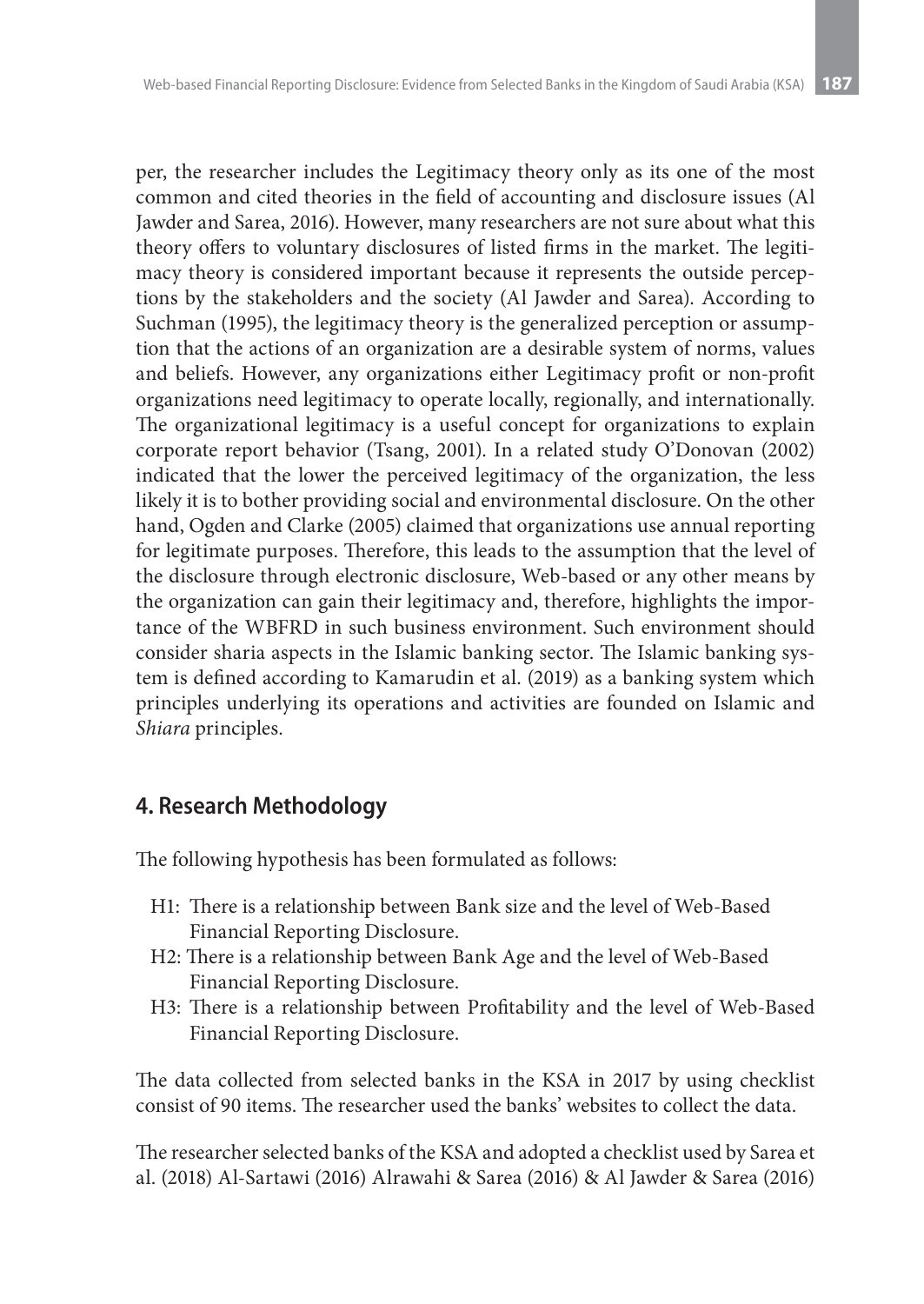consisting of 90 items to measure the (WBFRD) (Sarea et al., 2018). Therefore, the (WBFRD) index is based on dummy variable (Score 1 if the bank reported the item otherwise score 0). Therefore, the Index for each bank was calculated by dividing the total earned scores of the bank by the total maximum possible score for the bank.

Below formula shows the way of calculating the (WBFRD) index (Sarea et al., 2018).

$$
WBFRD = \sum_{i=1} \frac{di}{n}
$$

Where:

di: *disclosed item* equals (1) if the bank meets the checklist item otherwise (0).

n: equals maximum score each bank can obtain.

The following regression model was used to test the hypothesis. The regression model was developed using the WBFRD as the dependent variable, and the independent variables (Bank size, Bank age and Profitability) are as follows:

$$
WBFRD_i = \beta_0 + \beta_1 ROA_i + \beta_2 FSZ_i + \beta_3 AGE_i + \varepsilon_i
$$

Where:

**Table 1: Code & Measurements**

| Code          | Variables                                     | <b>Measurements</b>                                                              |
|---------------|-----------------------------------------------|----------------------------------------------------------------------------------|
| DV:           |                                               |                                                                                  |
| <b>WBFRD</b>  | Web-Based Financial<br>Reporting Disclosure % | Total scored divided by total maximum scores                                     |
| $IVs - 1$     |                                               |                                                                                  |
| Profitability | <b>ROA</b>                                    | Net income / Total assets                                                        |
| FSZ.          | Firm size                                     | Natural logarithm                                                                |
| AGF           | Firm Age                                      | The establishing date of the bank and the of the<br>report date. The differences |
| ε             | Frror                                         |                                                                                  |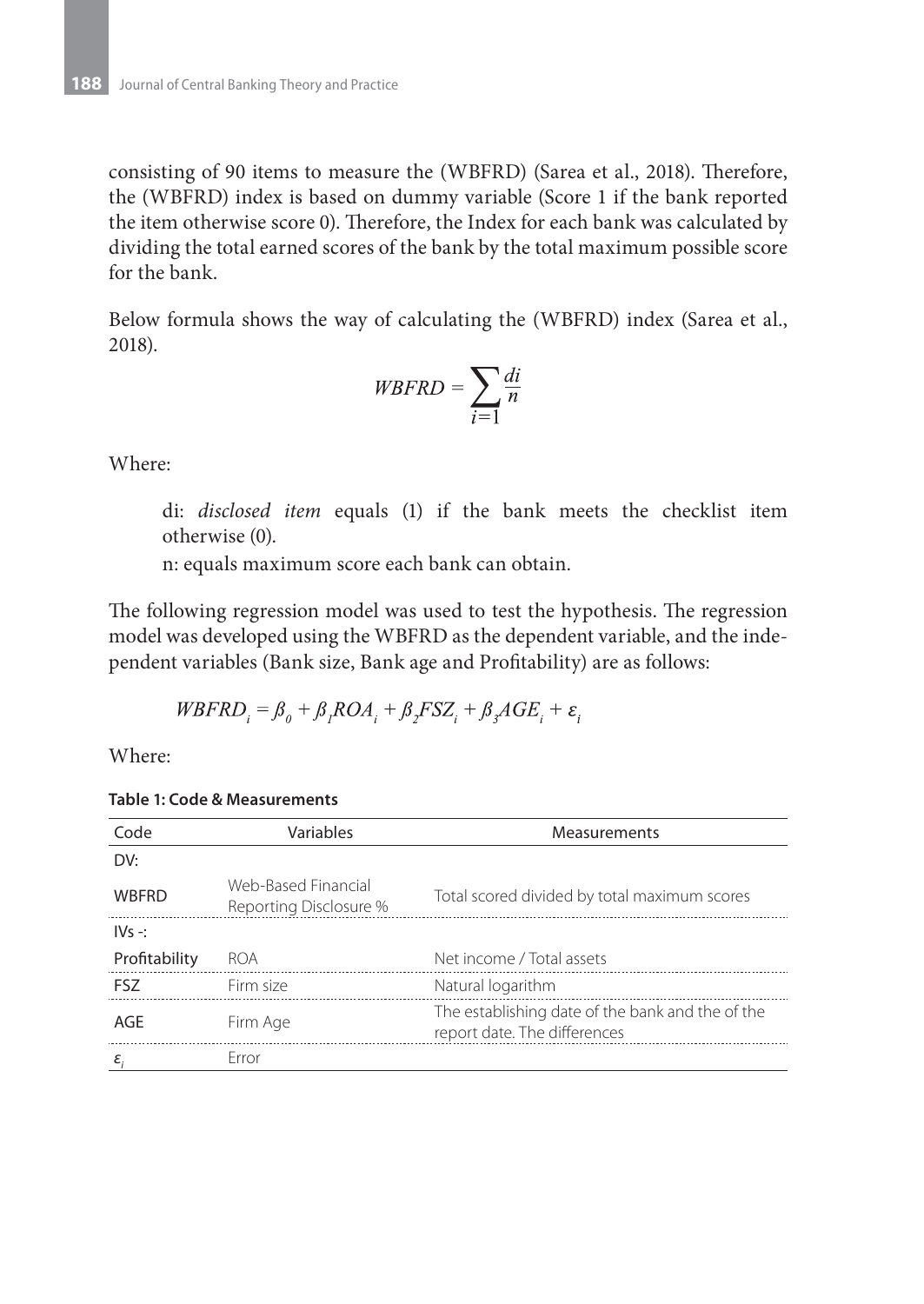# **5. Results and Discussions**

# **5.1 Descriptive Statistics**

Descriptive analysis of the selected banking sector in the KSA is presented in this section, the level of WBFRD in banks was tested by using a checklist and the data were collected from the bank' website.

#### **Table 2: Sample Size**

| Type of Institution Number N sample n |       | <b>Note</b>                                |
|---------------------------------------|-------|--------------------------------------------|
| <b>Banks</b>                          | 26    | Exculded 5 bank due to unavailable of data |
| $\frac{0}{0}$                         | 83.8% |                                            |

Source: http://www.sama.gov.sa/en-US/License/Pages/SaudiBanks.aspx SAMA: Saudi Arabian Monetary Authority

Several research studies have addressed the issue of electronic disclosure in different countries countries such as ( Sarea et al, 2018) Alrwahi & Sarea, (2016), Al Jawder & Sarea (2016), and Al-Sartawi(2016, 2018). These studies investigated different aspects of online disclosure. The checklist was developed using 90 items to express the WBFRD.

### Validity test

The researcher conduced validity test to ensure all data were valid and checking the data collected for multicollinearity. Table 3 presents Variance Inflation Factor (VIF) which shows that no score exceeded 10 for the all tested variables:

#### **Table 3: Collinearity Statistics**

| Variables     | <b>VIF</b> |
|---------------|------------|
| Bank size     | 2129       |
| Bank age      | 2096       |
| Profitability | 1.018      |

For the level of WBFRD in banks in the KSA, Table 4 presents the Mean as well as the number of items including in the checklist:(Appendix A).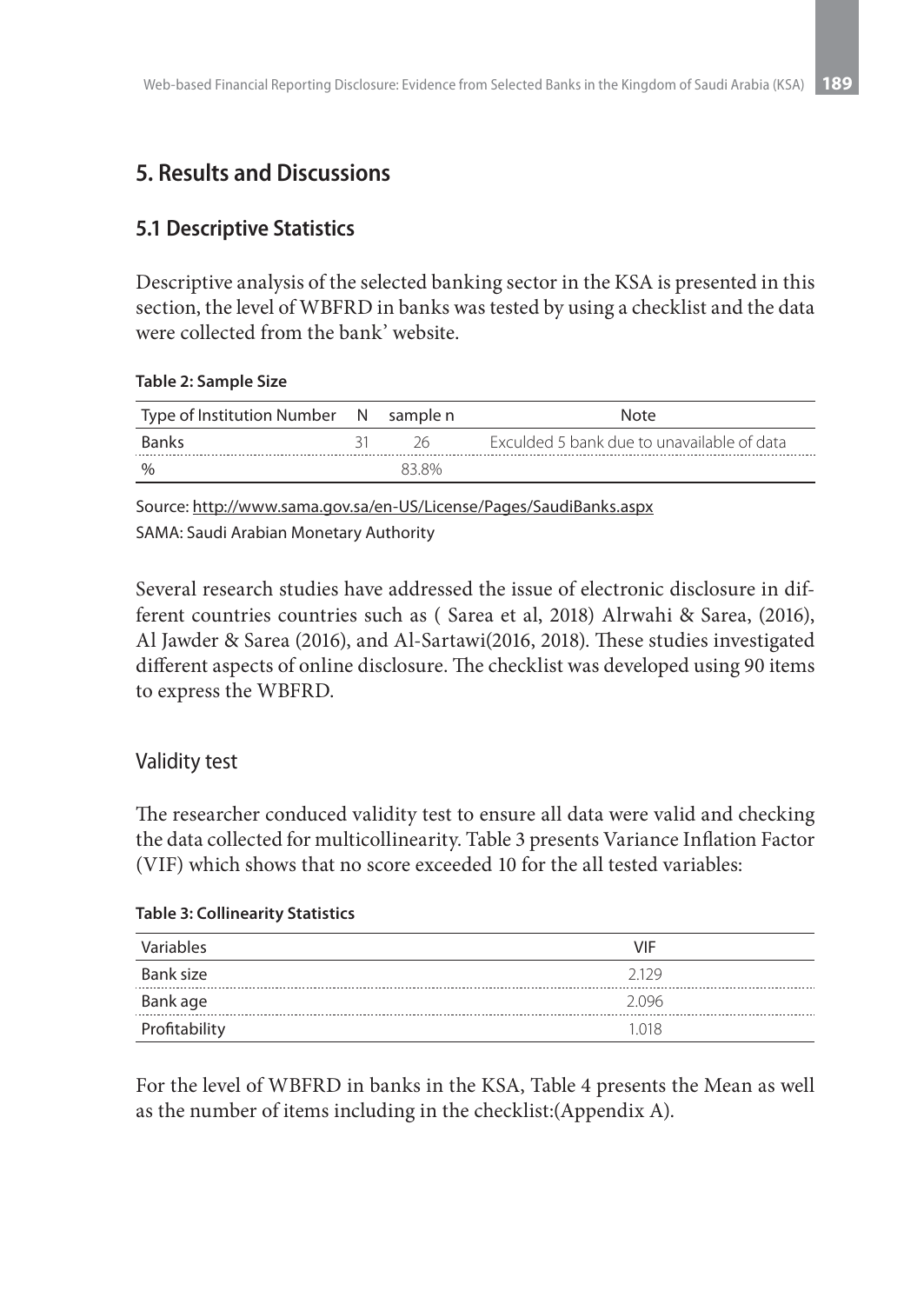#### **Table 4: Level of WBFRD**

| Code   | No. | Mean |
|--------|-----|------|
| WBFRD% | 90  | 76%  |
| Total  |     | 76%  |

Table 4 results suggest that the level of WBFRD was 76%. This is a good level of disclosure compare with previous studies in different sectors and across different countries. Wallace et al. (1994) claim that more than 50% disclosure is acceptable.

The descriptive analysis of the study showed that the level of WBFRD in the selected banks in the KSA is acceptable.

### **5.2 Regression analysis**

The regression analysis is presented in Table (5). These results show that F-Test is 54.659 ( $P < 0.01$ ). The results statistically support the significance of the study model. The Adjusted R-Square is 0.579, which suggests that independent variables included in the model explain 57.9% of the disclosure index.

| Variable                 | Label      | Coefficients a<br>Beta | Predicted sign | T-Value |
|--------------------------|------------|------------------------|----------------|---------|
| (Constant)               |            |                        |                | 20.693  |
| Independent variables:   |            |                        |                |         |
| <b>Bank Size</b>         | Size       | 0.094                  | 0.000          | 2.197   |
| <b>Bank Age</b>          | FSZ.       | 0188                   | 0.000          | 4651    |
| Profitability            | <b>ROA</b> | 0.092                  | 0.000          | 2325    |
| F-statistic              |            |                        |                | 54.659  |
| p-value                  |            |                        |                | 0.000   |
| R Square                 |            |                        |                | 0.590   |
| <b>Adjusted R Square</b> |            |                        |                | 0.579   |

#### **Table 5: Regression Results**

\*\*\*P<0.01, \*\*P<0.05 and \*P<0.1 level

The model of WBFRD index used are supported and accepted. Three hypotheses are tested and accepted, and the results are discussed in detail in Table (5). However, Research Hypothesis is predicting a positive relationship between Firm Age, Firm size, profitability, and the level of WBFRD index. Therefore, the results are statistically significant. The results provide evidence there is a positive association between the independents variables and the level of WBFRD disclosure. Similar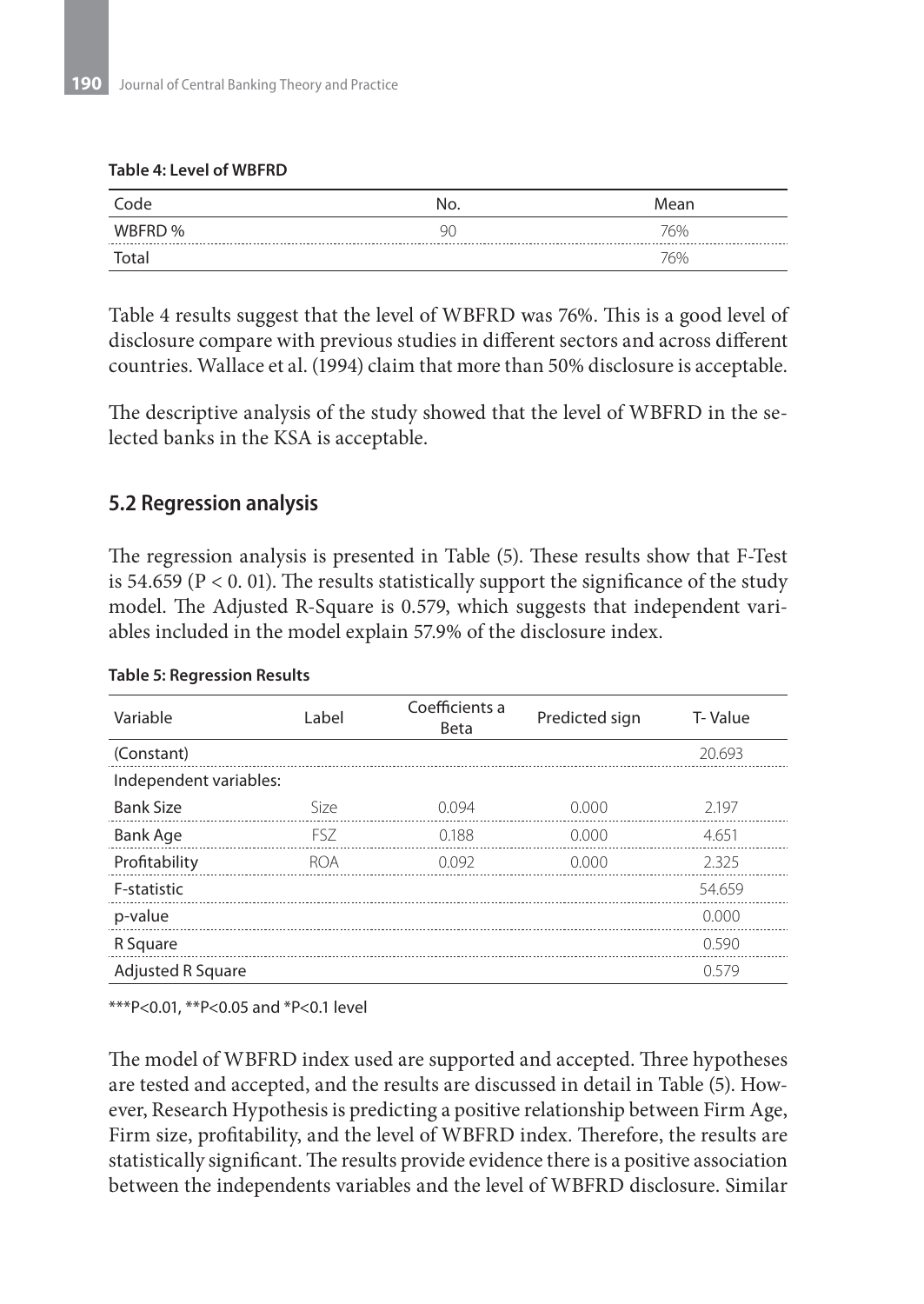results appeared in previous studies regarding some of the independent variables which reflect the continuity of the future of the banking sector worldwide.

In general, the findings show that the level of WBFRD of selected banks in the KSA can be considered as to good level of WBFRD index. However, previous studies in the area of financial disclosure such as (Sarea et al, 2018) confirms the need of full Web-Based Financial Reporting Disclosure (WBFRD) as part of transparency and disclosure practice.

# **6. Conclusion**

Previous studies have gauged the level of on-line disclosure of banks in different countries. However, only a few studies have dealt with WBFRD in this region. Through the construction of a specifically tailored 90-item disclosure index relevant to a legal and regulatory system based on Islamic law, this paper sheds light on the current state (2017) of WBFRD in the KSA.

This study found that the overall level of WBFRD in banks is 76 % which is an acceptable level of Web-Based Financial Reporting Disclosure compared to previous studies. This paper recommends that banks should use the online disclosure to exhibit financial and non-financial information. Future studies should consider using social media to test WBFRD as well as test the impact of firm characteristics on the level of WBFRD in the banking sector in the KSA. They should also consider the merits of the institution of mandatory disclosure through WBFRD.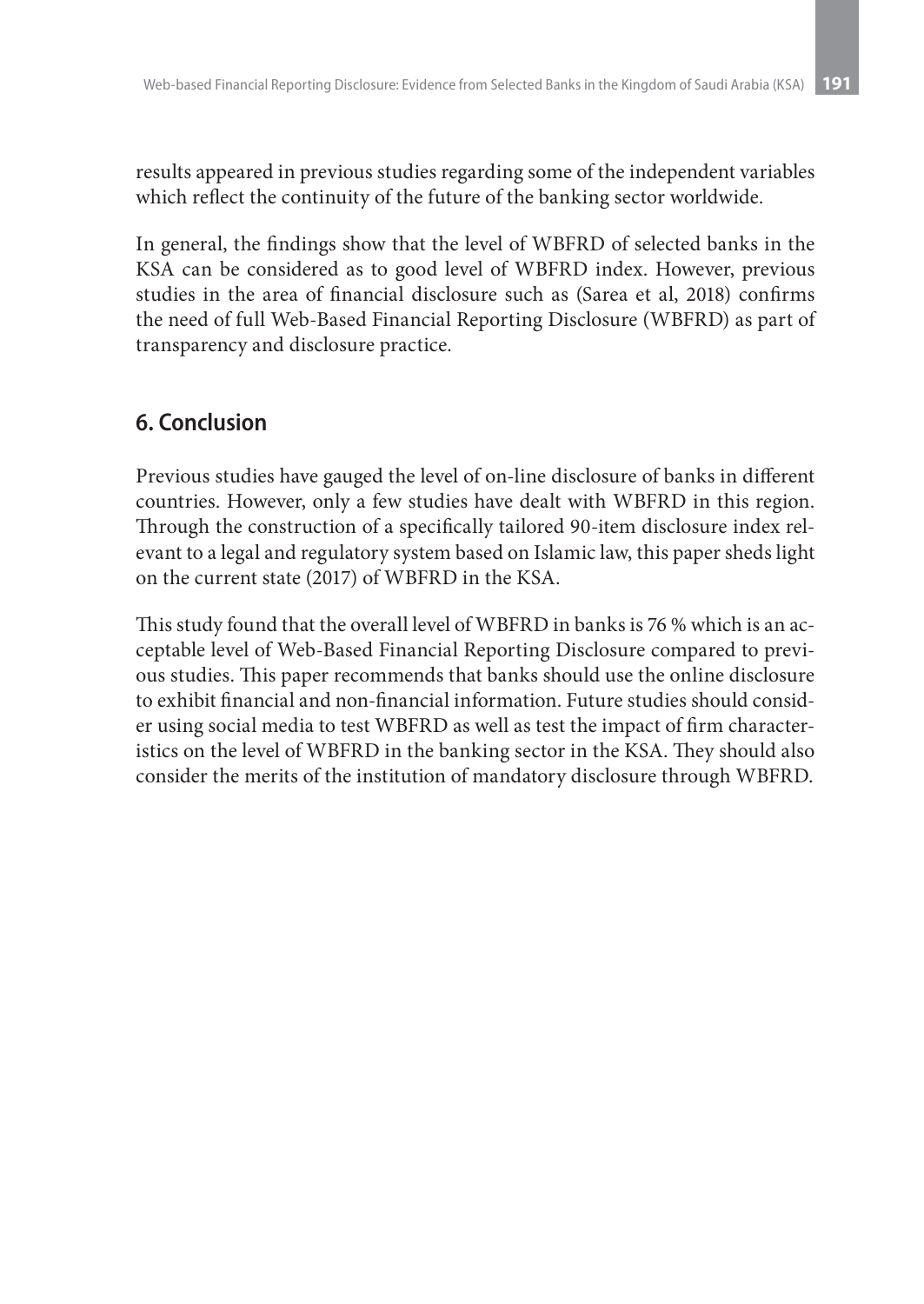# **References**

- 1. Al Jawder, N & Sarea, A (2016). Determinations of Internet Financial Reporting: Evidence form Bahrain Bourse, *Jordan Journal of Business Administration*, Vol. 12, No. 4, pp 935-960
- 2. Al-Anezi, F., S., (2009). Factors Influencing Kuwaiti Companies' Internet Financial Disclosure. *Journal of Economic and Administrative Sciences*, Vol. 25 NO. 2, pp.1 – 23. Retrieved from: http://www.emeraldinsight.com.libweb. uob.edu.bh/journals.htm?issn=1026-4116&volume=25&issue=2&articleid=1 7014762&show=html.
- 3. Al-Maghzom, A., Hussainey, K., & Aly, D. (2016). The level of risk disclosure in listed banks: Evidence from Saudi Arabia. Corporate Ownership and Control, 14(1 (continued 1)), 175-194.
- 4. Al-Moghaiwli, M., H. (2009). A survey of Internet Financial Disclosure in Qatar. *Journal of Economic and Administrative Sciences*, Vol. 25, No.1, pp.1 – 20. Retrieved from:http://www.emeraldinsight.com.libweb.uob.edu.bh/journals.htm?issn=1026-4116&volume=25&issue=1&articleid=17014756&show= html#sthash.7wl9rBH1.dpuf by http://libwebserver.uob.edu.bh/en/.
- 5. Al-Motrafi, K., A., (2008). Internet Financial Disclosure in Saudi Arabia: Users Perceptions and Disclosures Aston University. Retrieved from: http:// eprints.aston.ac.uk/15266/1/AlMotrafi%2C\_Khalid\_A\_2008.pdf
- 6. Alrawahi, F & Sarea, A, (2016). An investigation of the level of compliance with international accounting standards (IAS 1) by listed firms in Bahrain Bourse. *International Journal of Islamic and Middle Eastern Finance and Management*, Vol. 9 Iss 2 pp. 254 -276
- 7. Al-Sartawi, Abdalmuttaleb (2016). Measuring the level of online financial disclosure in the Gulf Cooperation Council Countries. *Corporate Ownership and Control*, Vol. 14, No.1, pp., 547-558.
- 8. Bamakhramah, A. S. (1992). Measurement of banking structure in Saudi Arabia and its effect on bank performance. *Economics and Administration*, 5(1). pp 3-29
- 9. CNN business (2019), Saudi Arabia joins emerging market indexes, giving it access to billions of dollars. Accessed date March 21, 2019, available on:https://edition.cnn.com/2019/03/18/investing/saudi-arabia-emergingmarket-ftse-russell/index.html
- 10. Igbinosa, S., Sunday, O., & Babatunde, A. (2017). Empirical Assessment on Financial Regulations and Banking Sector Performance. *Journal of Central Banking Theory and Practice*, 6(3), 143-155.
- 11. Joshi, P. L. & Al-Modhahki, J. (2003). Financial Disclosure on the Internet: Empirical Evidence from Bahrain and Kuwait. *Asia Review of Accounting*, Vol. 11, No. 1, pp.88 - 101.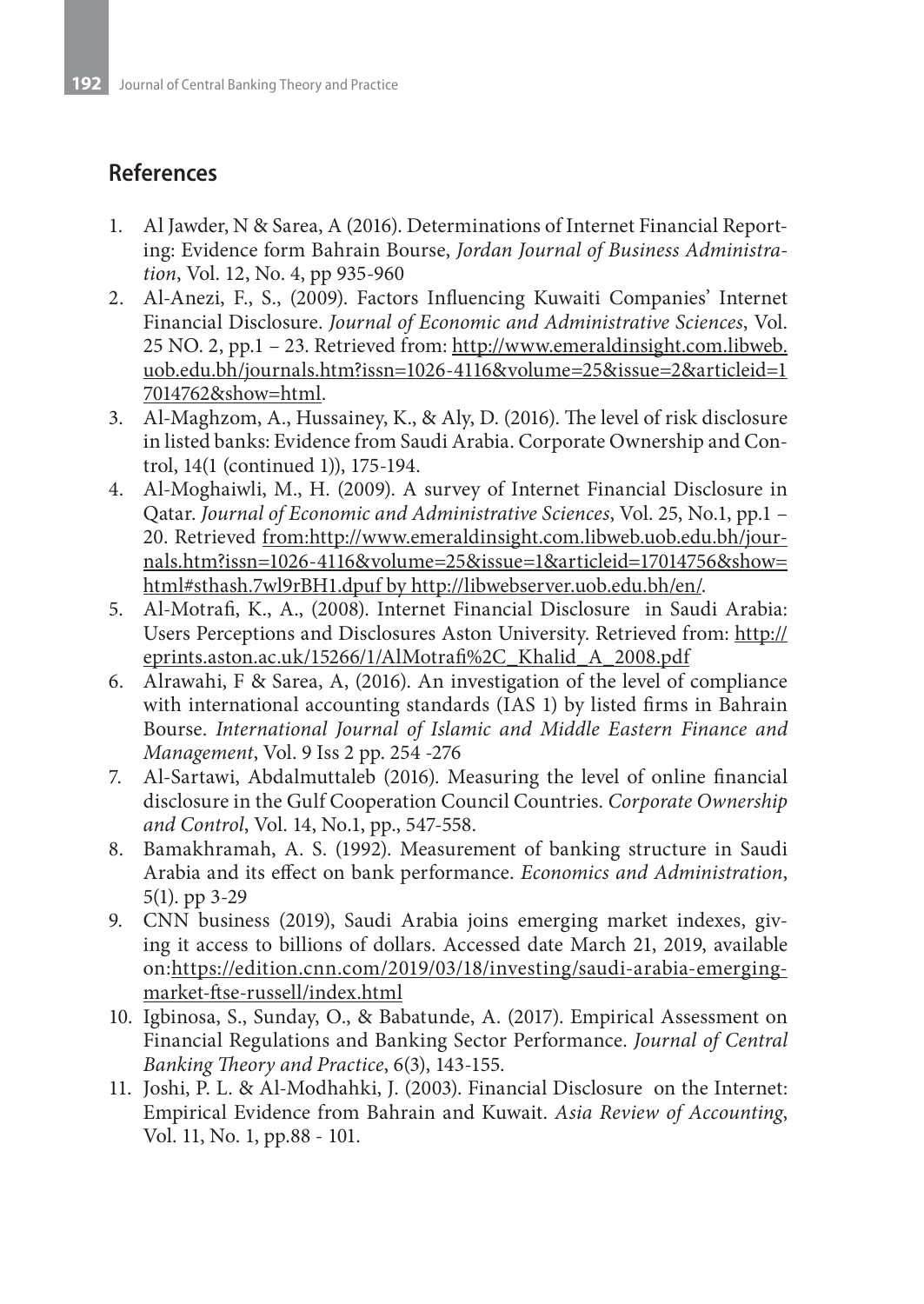- 12. Kamarudin, F., Sufian, F., Nassir, A. M., Anwar, N. A. M., & Hussain, H. I. (2019). Bank Efficiency in Malaysia a DEA Approach. *Journal of Central Banking Theory and Practice*, 8(1), 133-162.
- 13. Miniaoui, H. &Oyelere, P. (2013). Determinants of internet financial disclosure practices: Evidence from the UAE. *Review of Pacific Basin Financial Markets and Policies*, vol. 16, No. 4, pp. 16-25.
- 14. Momany, M.T & Pillai, R. (2013). Internet Financial Disclosure in UAE-Analysis and Implications. *Global Review of Accounting and Finance*.Vol. 4. No. 2. pp. 142 – 160. Retrieved from http://www.globalraf.com/static/documents/September/2013/8.%20Munther.pdf
- 15. O'Donovan, G. (2002) "Environmental Disclosures in the Annual Report: Extending the Applicability and Predictive Power of Legitimacy Theory". Accounting, *Auditing and Accountability*, Vol. 15, No. 3, pp. 344 - 371.
- 16. Ogden, S., and J. Clarke, 2005, "Customer Disclosures, Impression Management and the Construction of Legitimacy: Corporate reports in the UK privatized water industry", *Accounting, Auditing and Accountability Journal*, 18: 313-345.
- 17. Olayemi, A. A. M., Noureldin, M., & Siddiqui, S. Investigating the Disclosure of Fatwa and Shariah Resolutions on the UAE Islamic Banks Web Portals. 14, (1), pp 71-82
- 18. Oyelere, P. and Mohamed, E.A.: Internet financial disclosure in Oman. J. Int. Financ. Manag. Account. (GJBR) 1(2), 45–54 (2007). http://content.ebscohost.com.libweb.uob.edu.bh/pdf9/pdf/2007/61L9/01Jun07/32639783.pdf- ?T=P&P=AN&K=32639783&S=R&D=bth&EbscoContent=dGJyMNXb4kSe qLQ4y9fwOLCmr0yep65Ssqa4SraWxWXS&ContentCustomer=dGJyMPGt s1C3qLdMuePfgeyx44Dt6fIA by http://libwebserver.uob.edu.bh/en/
- 19. SAMA: Saudi Arabian Monetary Authority, Accessed date Feb 7, 2018, available on:http://www.sama.gov.sa/en-US/License/Pages/SaudiBanks.aspx
- 20. Sarea, A. M., Al-Sartawi, A. M. M., & Khalid, A. A. (2018, October). Electronic Financial Disclosure: Islamic Banking vs Conventional Banking in GCC. In Conference on e-Business, e-Services and e-Society (pp. 279-291). Springer, Cham.
- 21. Suchman, M. C. (1995), "Managing Legitimacy: Strategic and Institutional Approaches". *Academy of Management Review,* Vol. 20, No. 3, pp. 571-610.
- 22. Todorović, Z. (2018). Application of Ethics in the Accounting Profession with an Overview of the Banking Sector. *Journal of Central Banking Theory and Practice*, 7(3), 139-158
- 23. Tsang, E. (2001), "Annual Report Disclosure and Corporate Legitimacy Management: A Study of Singapore Companies' Responses to the Government's Call for Venturing Abroad", *Asia Pacific Journal of Management*, Vol. 18, No. 1, pp. 27-43.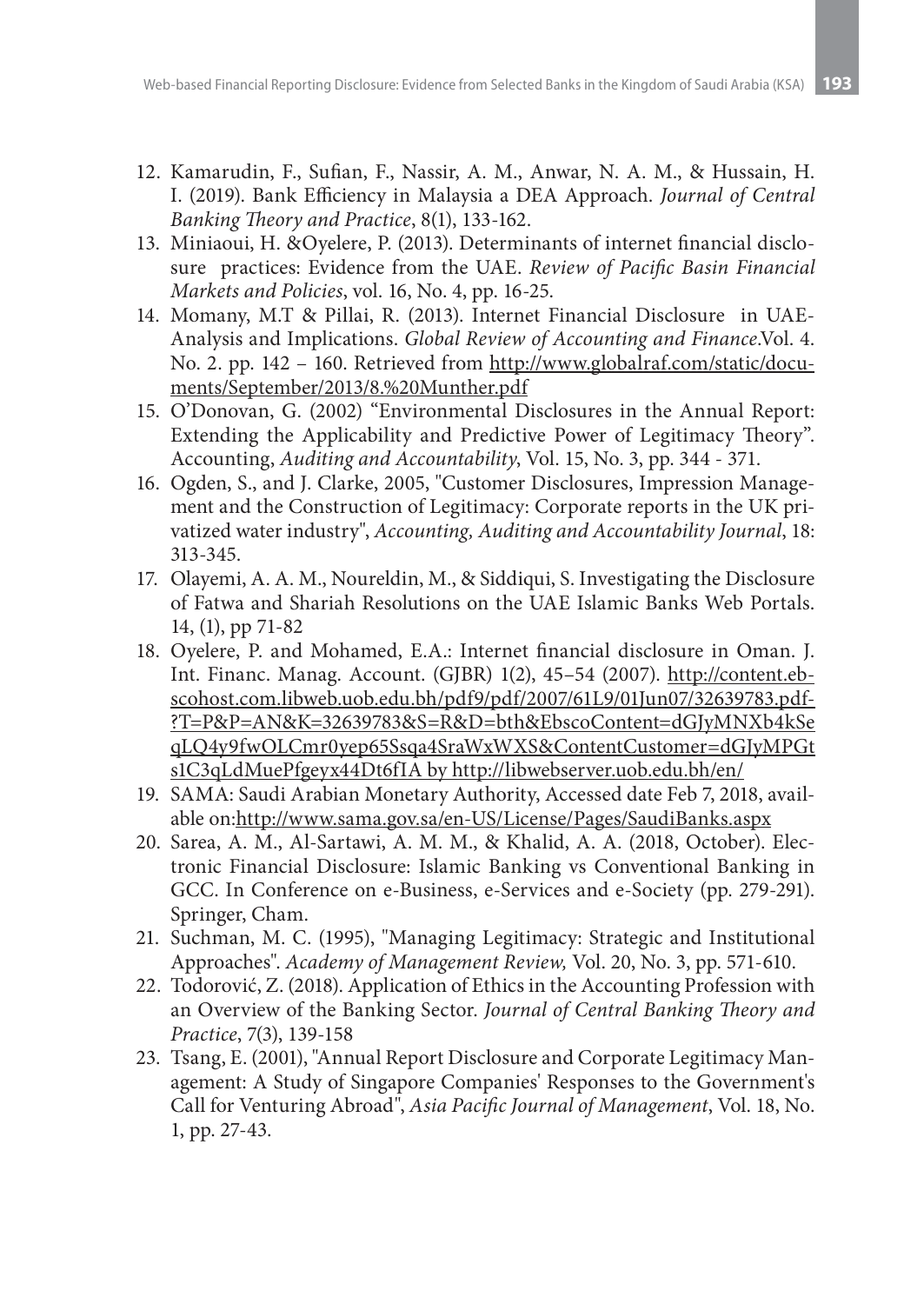24. Wallace, R.S.O., Naser, K. and Mora, A. (1994). The relationship between the comprehensiveness of corporate annual reports and firm characteristics in Spain. *Accounting and Business Research*, 25 (97), 41-53.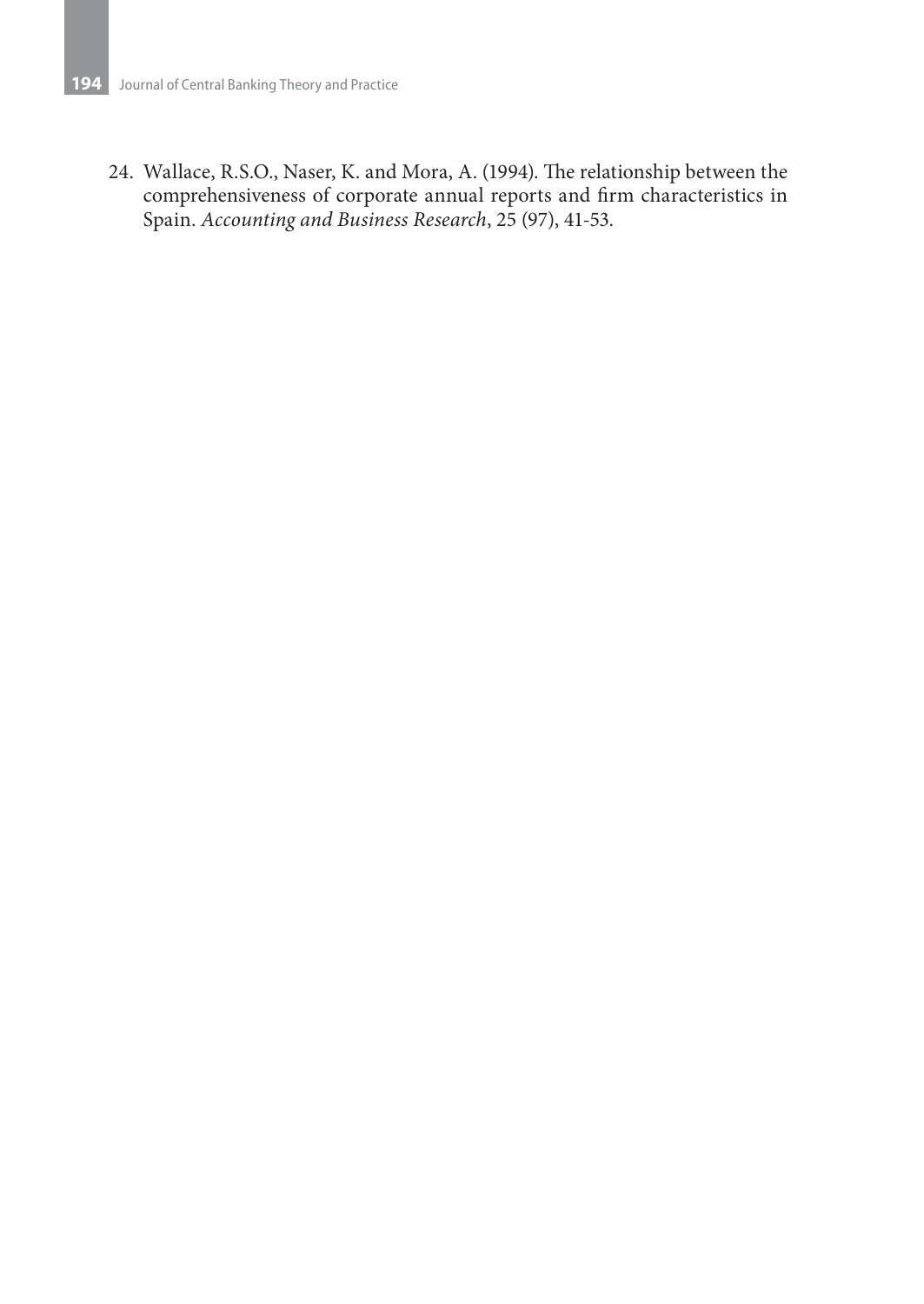# **Appendix (A)**

#### **KSA (WBFRD) Index in 2017**

| No. | Item                                                           | WBFRD <sup>*</sup> |
|-----|----------------------------------------------------------------|--------------------|
| 1   | Income statement of current year                               | 88%                |
| 2   | Balance sheet of current year                                  | 86%                |
| 3   | Cash flow statement of current year                            | 81%                |
| 4   | Auditor report of current year                                 | 79%                |
| 5   | Annual report of current year (full text)                      | 74%                |
| 6   | Notes to financial statements of current year                  | 79%                |
| 7   | English version of financial statements                        | 79%                |
| 8   | Statement of changes in shareholders' equity                   | 71%                |
| 9   | Income statement of past years                                 | 63%                |
| 10  | Web page in English                                            | 74%                |
| 11  | Accounting policy                                              | 79%                |
| 12  | Balance sheet of past years                                    | 79%                |
| 13  | Cash flow statement of current year                            | 74%                |
| 14  | Annual report of past years (full text)                        | 79%                |
| 15  | Financial Reporting Standard (FRS) basis in the current year   | 79%                |
| 16  | Auditor report of past years                                   | 74%                |
| 17  | Notes to financial statements of past years                    | 79%                |
| 18  | Dividend information                                           | 58%                |
| 19  | Quarterly report of current year                               | 63%                |
| 20  | Analyses of main business risks                                | 64%                |
| 21  | Segmental reporting by line of business in current year        | 84%                |
| 22  | Supplement or amendment to current year annual report          | 68%                |
| 23  | Corporate information                                          | 74%                |
| 24  | Half-year report of current year                               | 42%                |
| 25  | Management report/analysis in current year                     | 84%                |
| 26  | Auditor report of current year                                 | 74%                |
| 27  | Changes in stockholders' equity in the current year            | 74%                |
| 28  | Chairman's report                                              | 79%                |
| 29  | Summary of annual report of current year                       | 74%                |
| 30  | Members of the Board of Directors                              | 74%                |
| 31  | Summary of financial data over a period of at least five years | 79%                |
| 32  | Same day stock prices                                          | 79%                |
| 33  | The advantages of holding the firm's stock                     | 79%                |
| 34  | Top stockholders in current year                               | 74%                |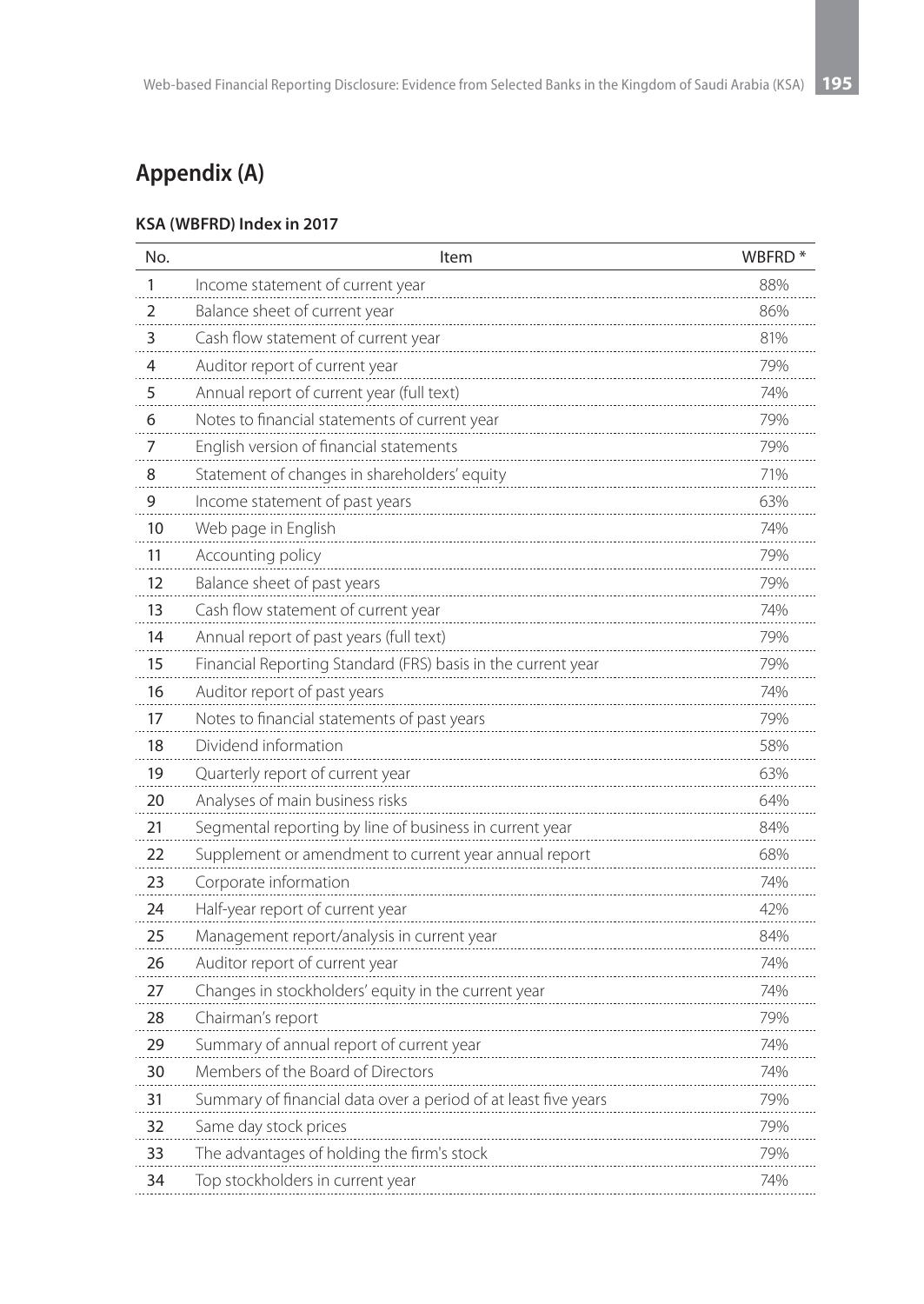| 35 | Financial ratios                                                                        | 84% |
|----|-----------------------------------------------------------------------------------------|-----|
| 36 | Half-year report of past years                                                          | 74% |
| 37 | Summary of key ratios over a period of at least five years                              | 74% |
| 38 | Segmental reporting by line of business in past years                                   | 68% |
| 39 | Users quickly find the financial information                                            | 68% |
| 40 | Quarterly report of past years                                                          | 68% |
| 41 | Auditor signature in past years report                                                  | 74% |
| 42 | Information on the date of latest websites update                                       | 68% |
| 43 | Charters for the audit committee                                                        | 79% |
| 44 | Company's charter in the current year                                                   | 79% |
| 45 | Shareholder information                                                                 | 63% |
| 46 | Corporate social responsibility report                                                  | 95% |
| 47 | Company address                                                                         | 84% |
| 48 | Information on corporate strategy                                                       | 79% |
| 49 | Current year information can be distinguished from last years information               | 89% |
| 50 | Directors shareholding information                                                      | 79% |
| 51 | Annual report of current year (excerpt)                                                 | 95% |
| 52 | Disclaimer                                                                              | 89% |
| 53 | CEO signature in the report                                                             | 78% |
| 54 | Sales of key products                                                                   | 89% |
| 55 | Annual general meetings information                                                     | 89% |
| 56 | Segmental reporting by region in current year                                           | 89% |
| 57 | Annual report of past years (excerpt)                                                   | 68% |
| 58 | Segmental reporting by region in past years                                             | 74% |
| 59 | Code of conduct and ethics for directors, officers and employee                         | 68% |
| 60 | Link to Bourse website                                                                  | 79% |
| 61 | Indicator for finding current information directly                                      | 79% |
| 62 | Information about managers, at least the identity and curriculum vitae<br>of executives | 63% |
| 63 | Projected information                                                                   | 95% |
| 64 | Information on intellectual capital                                                     | 84% |
|    | Current year resolutions of shareholders' meeting                                       | 84% |
| 65 | Historical share prices                                                                 | 68% |
| 66 | Corporate governance principles/guidelines                                              | 76% |
| 67 | Type of auditor                                                                         | 88% |
| 68 | Auditor rotation                                                                        | 77% |
| 69 | Institutional investor                                                                  | 72% |
| 70 | Annual report in PDF format                                                             | 88% |